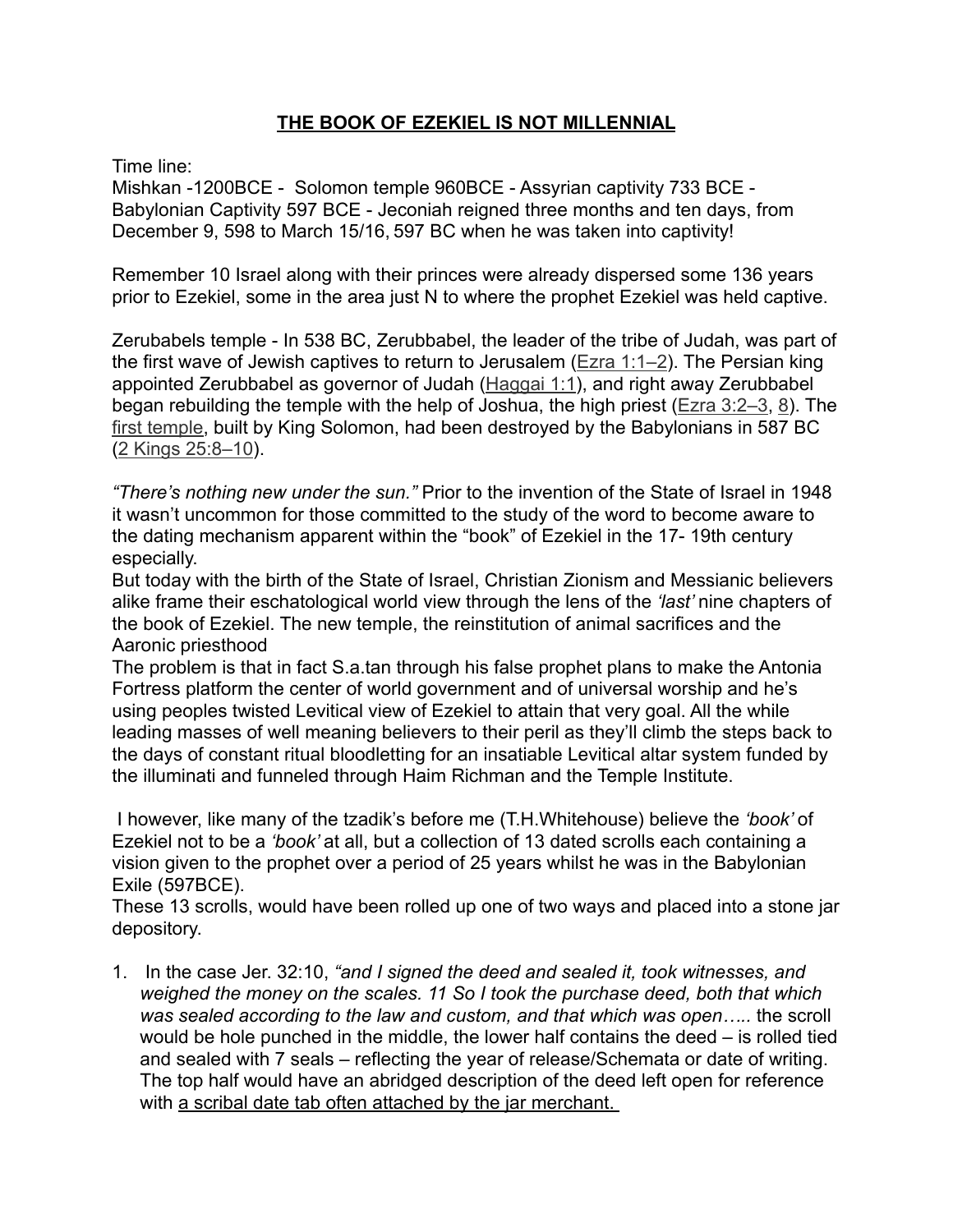2. In the case of Rev 5.The deed is written on one side rolled and sealed with 7 seals and then an abridged description is written on the outside for reference.

Now, due to a careless handlers breaking the date seals upon there discovery and compiling the text into one scroll we have the *'book'* of Ezekiel as we find it today. Compounded with that, the rabbis advocated the withdrawal of the book from circulation and prohibited the reading of the beginning and end of the book by anyone under the age of thirty. Needless to say it was a book that was overlooked and understudied for many centuries and by the time it became more widely accepted it's format had already been established thus not questioned.

Ezekiel's visions were to the House of Israel that had been scattered abroad (721 BCE) during the Assyrian Captivity. Many of Israel's princes were scattered in the province of Ecbatana in Media just a short journey from where Ezekiel was exiled in NE Babylonia. He visited them (Ch. 2 & 3) and was visited by them (Ch. 14 & 20).

| Text In Chronological Order (Chapter & Verses)                                                                                                                                | Date Given In Text (M/D/Y)<br>(of King Jehoiachin's captivity)                                                  |
|-------------------------------------------------------------------------------------------------------------------------------------------------------------------------------|-----------------------------------------------------------------------------------------------------------------|
| (Descriptive docket) 1:2-3 (only date NOT affixed<br>by Ezekiel - a descriptive scribal tab written in the<br>third person)                                                   | ? / 05 / 05<br>(only date NOT affixed by<br>Ezekiel - a descriptive scribal tab<br>written in the third person) |
| (Scroll 1) 8:1 - 19:14 (the present state of Israel,<br>temple abominations, wicked slain, the glory<br>departs- E, opportunity of regathering, Judah &<br>Jerusalem's guilt) | 06/05/06                                                                                                        |
| (Scroll 2) 20:1 - 23:49 (more rebellions of Israel,<br>Judah & Jerusalem with opportunity for restoration)                                                                    | 05/10/07                                                                                                        |
| (Scroll 3) 24:1 - 25:17 (the proclamations against<br>the surrounding territories)                                                                                            | 10/10/09                                                                                                        |
| (Scroll 4) 29:1-16 (proclamation against Egypt)                                                                                                                               | 10/12/10<br>(#17 year jump from 29:16 -<br>29:17                                                                |
| (Scroll 5) 26:1 - 28:26 (proclamation against Tyre &<br>its King (S.a.tan) with a future blessing)                                                                            | ? / 01 / 11                                                                                                     |
| (Scroll 6) 30:20-26 (proclamation against Pharaoh)                                                                                                                            | 01/07/11                                                                                                        |
| (Scroll 7) 31:1-18 (Egypt cut down like a tree)                                                                                                                               | 03/01/11                                                                                                        |
| (Scroll 8) 32:17 - 33:20 (Egypt assigned to pit)                                                                                                                              | ?15/12                                                                                                          |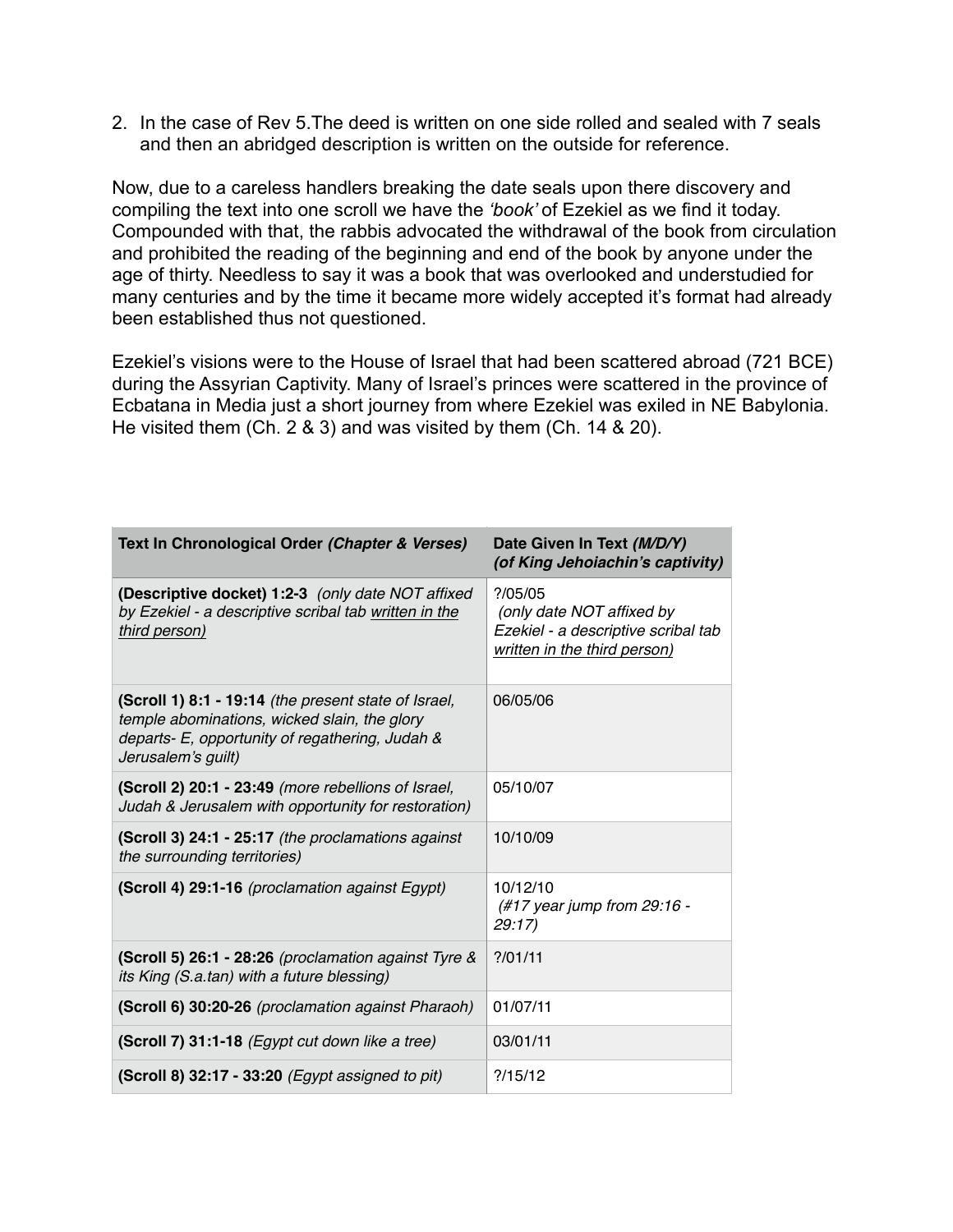| Text In Chronological Order (Chapter & Verses)                                                                                                                                                                                                                                                                                                                 | Date Given In Text (M/D/Y)<br>(of King Jehoiachin's captivity)                                  |
|----------------------------------------------------------------------------------------------------------------------------------------------------------------------------------------------------------------------------------------------------------------------------------------------------------------------------------------------------------------|-------------------------------------------------------------------------------------------------|
| (Scroll 9) 32:1-16 (lamentation for Egypt)                                                                                                                                                                                                                                                                                                                     | 12/01/12 (**fall of Egypt came<br>before fall of Jerusalem)                                     |
| (Scroll 10) 33:21 - 39:29 (fall of Jerusalem - any<br>prophetical aspect of Volume closes here)                                                                                                                                                                                                                                                                | 10/05/12                                                                                        |
| (Scroll 11) 40:1 - 48:35 (regulated to back of<br>Volume as an appendix. Ez. as ambassador with a<br><b>Provisional Constitution, inc.temple visions, a</b><br>conditional offer of national restoration contingent on<br>both houses repenting. This would have been an<br>interim constitution "until the time of reformation<br>when the seed would come.") | 10/04/25<br>(after 13 year silence)<br>43:10 purpose: to shame Israel<br><i>into repentance</i> |
| (Scroll 12) 29:17 - 30:19 (Babylon will plunder<br>Egypt)                                                                                                                                                                                                                                                                                                      | $01/01/27$ #                                                                                    |
| (Scroll 13) 1: 1-2 - 7:27 (Priestly Commission of<br>judgment discharged as rebellious Israel has<br>rejected the constitution set forth)                                                                                                                                                                                                                      | 04/05/30                                                                                        |

- \* All dates in the text EXCEPT 1:2,3 were affixed by Ezekiel.
- \* All dates are from 1st year of the captivity of King Jehoiachin, 599 BCE (2 Ki 24:15) which lasted 37 years, then later alleviated (2 Ki 25:27). Ezekiel's visions lasts 25 years of this period.
- $*$  The closing chapters (inc. the temple visions) predate the opening chapters by  $5$ years!
- \* \*Fall of Jerusalem: Jerusalem was destroyed by fire 05/?/11 of Jehoiachin's rule (2 Kin. 25:8, Jer. 52:12). If news didn't reach the exiles until the twelfth year, tenth month, it took over a year and a half for the news to travel a distance covered by Ezra in four months (Ezra 7:9). A few Hebrew texts and one ancient translation read "eleventh" year instead of "twelfth year". תּיֵ שְׁ עַ*` ashtey (ayeen, sheen,tav, yod)* שׂרֶ עֶ*` asar* ;(ayeen, sheen tav). The difference is only one letter, the Yod in the Hebrew, and "twelfth" looks to be another later Masorite copyist mistake.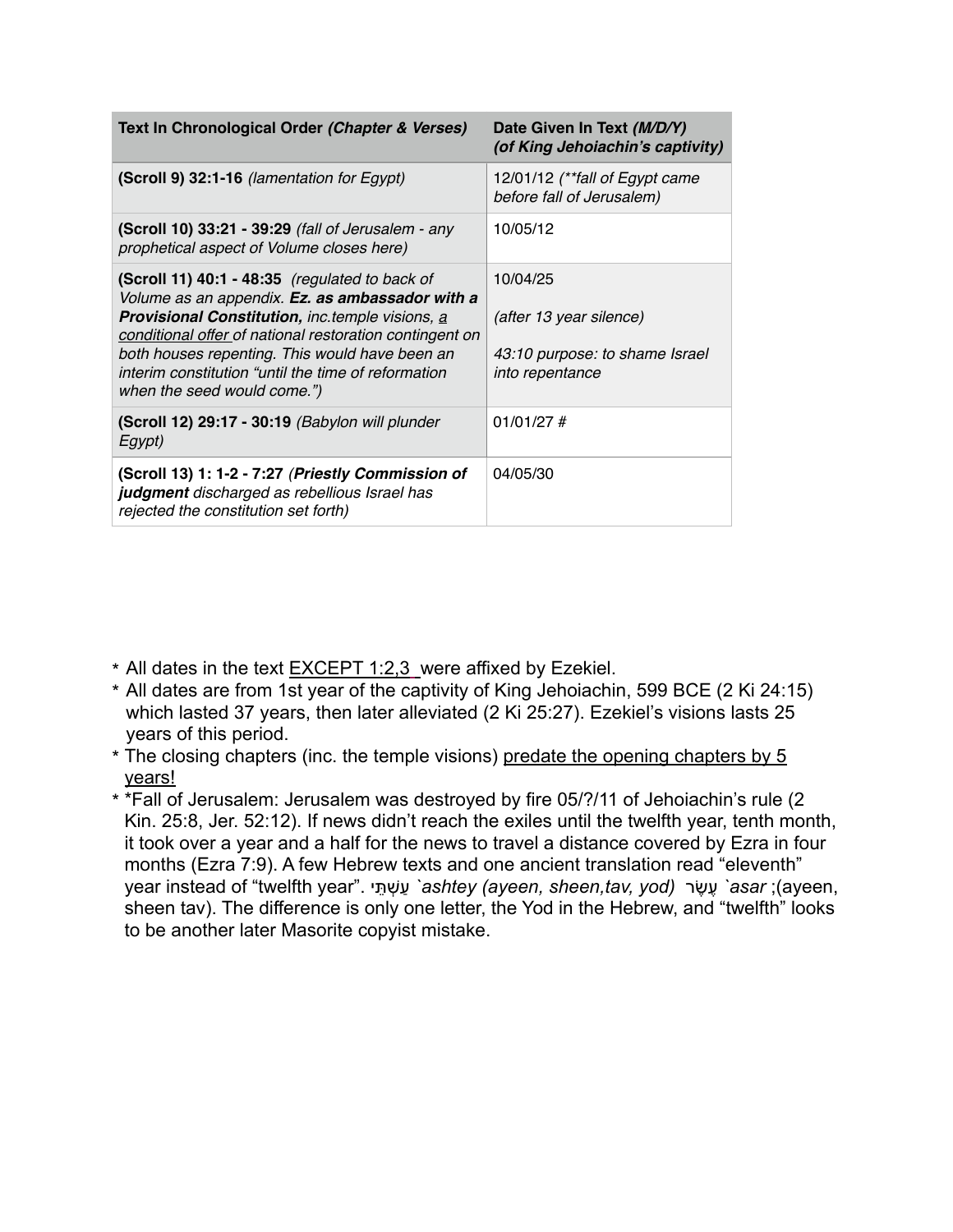# **Ezekiel's Temple and Sacrifices:**

### **Will Temple Sacrifices** *Resume* **in the Millennium?**

Many readers of the Bible think they see -- in the last nine chapters of Ezekiel -- a portrayal of a new religious state and a new Temple and services in Jerusalem -- all in the predicted Millennial Age. Others see it as a constant ritual blood-letting of animals for the insatiable altar of the new Temple -- and abhor it! What is the TRUTH? The *KEY* to understanding the book of Ezekiel is the FACT that the closing chapters ANTEDATE the opening ones by 5 years. Once this is understood, everything falls into place and the book of Ezekiel no longer appears to contradict the gospel of the Messiah and the epistles of Paul!

## **T. H. Whitehouse**

SINCE the British undertaking in 1917 to give the Jewish people a "national home" in Palestine, many Christian people are convinced that what they see in the establishment of the state of Israel is a real fulfillment of Biblical prophecies concerning the Jews and the Land. But it cannot be said that popular knowledge on these matters is very exact -- or more than merely superficial!

A very large number of Bible readers -- to whom prophecy is of great interest -- are looking with great expectations to soon seeing realized "that blessed hope" of the Messiah's return and reign in his kingdom during the thousand years of peace and prosperity called the Millennium. They believe that the center of world government and of universal worship will then be Jerusalem. And they think they see, in the LAST NINE CHAPTERS OF EZEKIEL, a vivid portrayal of the new religious state, the new Temple and services, and the predicted Millennial Age.

Yet, in the minds of these people, so fervently desirous of the realization of the Millennial glories, there is a painful undercurrent of uneasiness because -- reading Ezekiel's chapters as a forecast of those days -- they do not envision them as days of the deliverance of the suffering creation from groaning and travailing in pain at the manifestation of the sons of YEHOVAH God. But instead they see it as days of the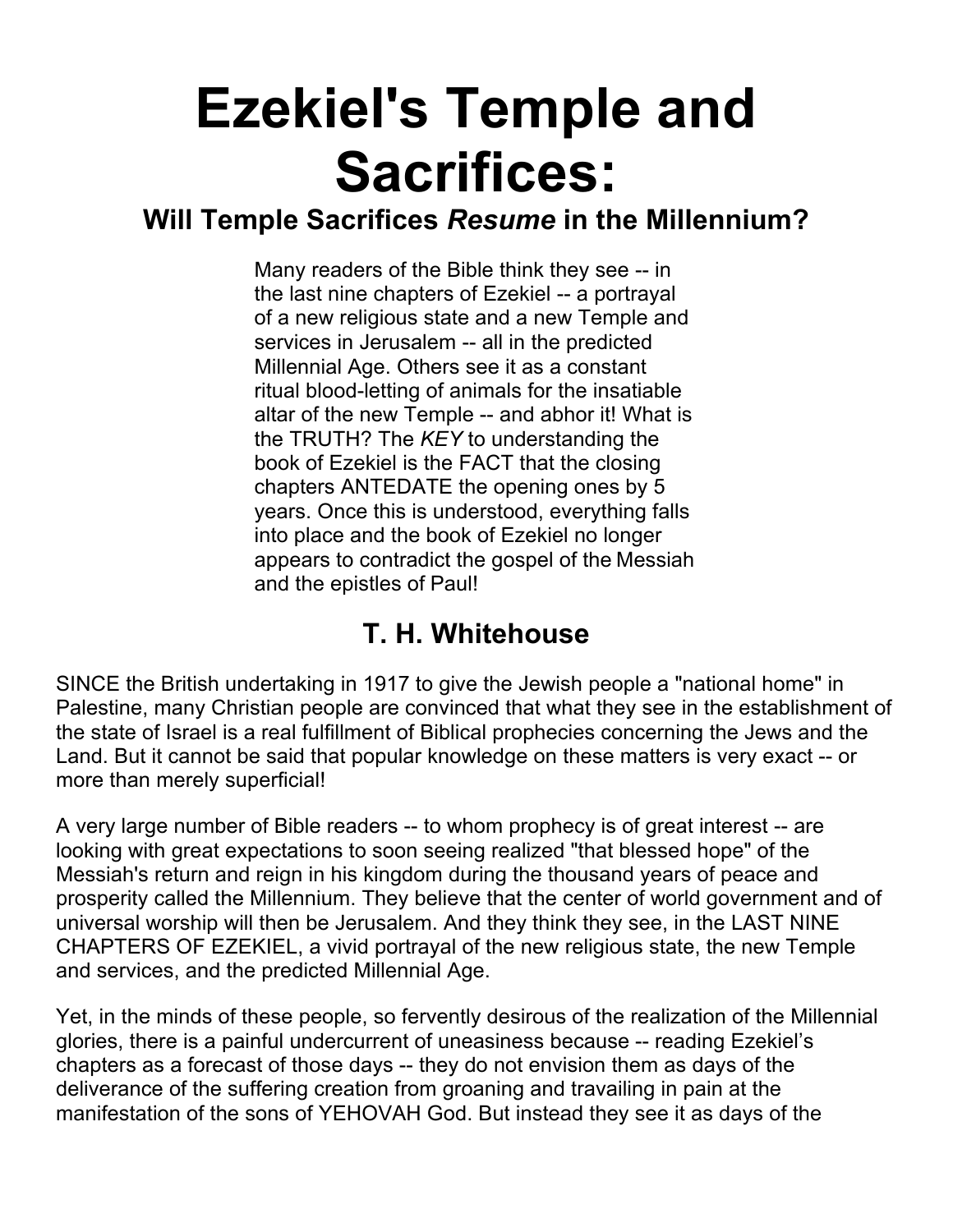constant ritual blood-shedding of various kinds of beasts for the insatiable altar of the new Temple. And they are not happy about it.

Nor is it clear to their troubled understanding why it should even be necessary to have a revival of such sacrifices in that period which is to be the consummation of human history - - and the perfected development of the Christian religion under the personal administration of YEHOVAH God and the Messiah himself.

Other people, whose intense interest is attracted by the Temple chapters of Ezekiel, see in the establishment of the state of Israel the re-erection of the Temple, as described by Ezekiel, along with its appropriate Jewish system of worship and sacrifices. This is a standard view held by authors such as Hal Lindsay, Tim LaHay and other writers who hold to the Dispensational view promoted by the Schofield Reference Bible.

Writes Jory Steven Brooks --

"It is a foundational premise of modern Dispensational Futurism that at the end of this age the Muslim Mosque of Omar on the temple mount in Jerusalem will be torn down by the Jews, who will rebuild their temple and reinstate animal sacrifices. Why such a thing would be part of God's plan and purposes has been widely questioned by theologians, since the New Testament tells us that Christ is 'the Lamb slain from the foundation of the world' (Rev. 13:8). Animal sacrifices are **no longer necessary ever again**, and are a component of the Old Covenant that was replaced by the New Covenant in this Christian era. The Apostle Paul specified that 'He does away with the first in order to establish the second' (Heb. 10:9, Weymouth). This was signified symbolically by the rending of the curtain of the temple at the time of the crucifixion (Mt. 27:51; Mark 15:38; Luke 23:45). *There is no further need of animal sacrifices ever again*" (*Ezekiel's Temple and Sacrifices: When???*).

The writer of this article offers reasons that have fully convinced him that the foregoing ideas are ill-founded, misleading and, in more senses than one, dangerous. He therefore asks for the reader to patiently reconsider the whole matter, guided by a closer reading of the chapters concerned and of the suggestions for their correct interpretation.

#### **Historic Foundation**

The original Hebrew commonwealth of the twelve tribes of Israel -- founded by Moses and consolidated by David into a united kingdom circa 1050 B.C. -- was disrupted by revolution less than one hundred years later. From that period on to the close of the Biblical histories there were two separate kingdoms -- the northern ten-tribed House of Israel (capital, Samaria), and the southern two-tribed House of Judah (capital, Jerusalem). The breach was never healed in Biblical times.

About 721 B.C. a succession of wars with the Assyrian Empire culminated in the destruction of the northern House of Israel as a sovereign nation, and the deportation of the ten tribes into captivity, as preliminary to the foretold judgment of dispersion among the nations. They were distributed in various territories held by the Assyrian empire --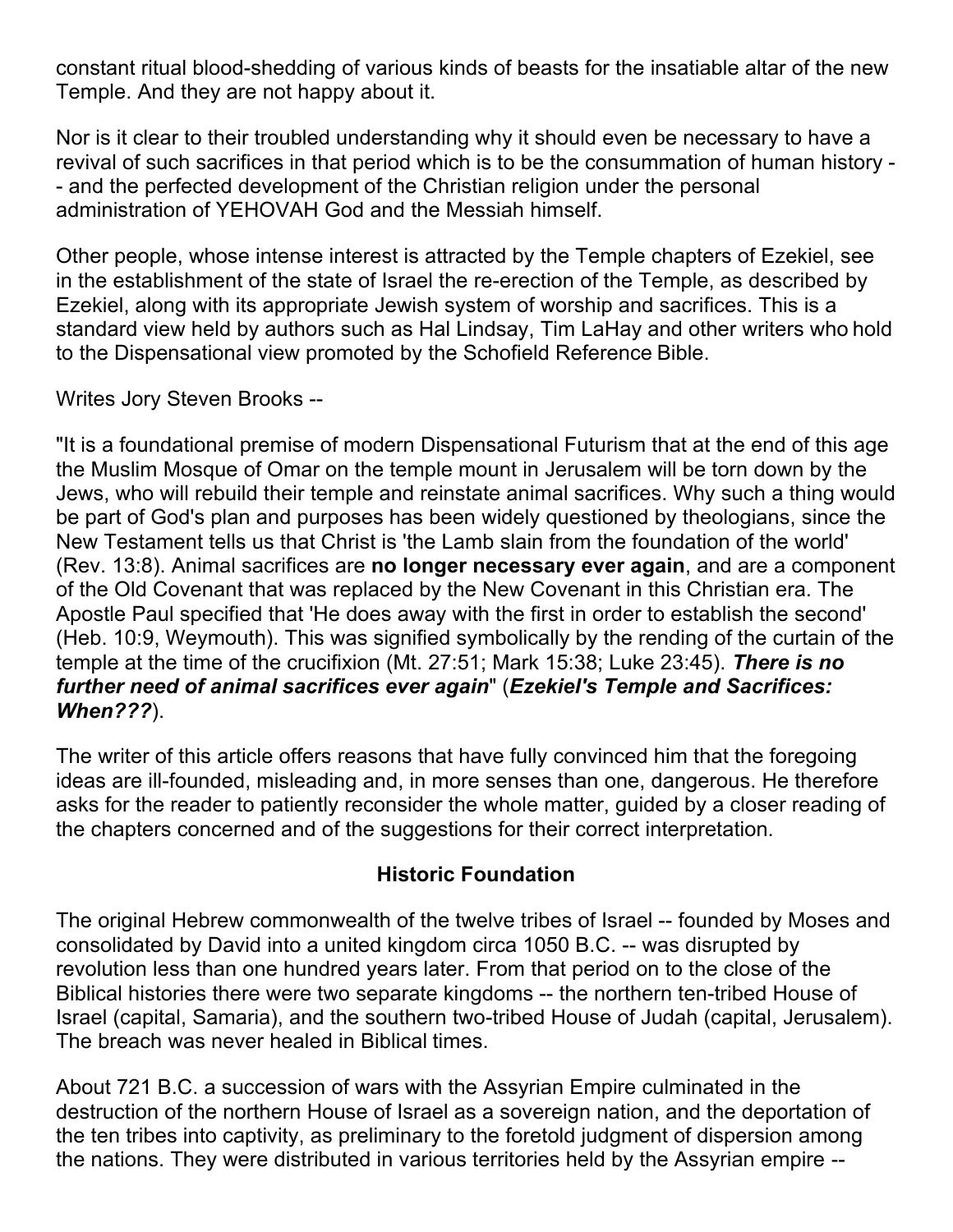extending from Armenia in the west to Media in the east. Here, in the province of Ecbatana, there were considerable Israel settlements. The ten tribes never returned to Palestine.

The two-tribed House of Judah (Judahites) retained a very precarious independence for some 130 years longer, but was finally crushed and deported by Nebuchadnezzar about 587 B.C. They were held captive in Babylonia for 70 years, until Cyrus permitted such of them as chose to return and rebuild "the nation of the Jews".

It is imperative that these essential facts should be clearly borne in mind when making any attempt to understand the prophetical Scriptures. Moreover, this is especially true when facing up to the tremendous problems involved in the last nine chapters of Ezekiel -- and the endeavor to find a reasonable and equitable solution.

#### **How to Read the Book**

The Book of Ezekiel is a collection of documents containing that prophet's own personal statements and records of visions, prophetical revelations and Divine commissions given to him from time to time during a period extending over twenty-five years.

The Book contains THIRTEEN such documents, and there may have been another, the earliest of which however, was not preserved although the date of it is given. **Each documental section of the Book is carefully dated**, and it should be observed that in some cases the date covers a group of allied documents, the contents of which were all conveyed to the prophet at about the date given.

These dates, and the order in which they are placed in the text, must be regarded as having a PROFOUND SIGNIFICANCE in the intelligent appreciation of Ezekiel's life-work, and the interpretation of his messages. This is especially true regarding his visions of a rebuilt Temple at Jerusalem and the re-constitution of the then captive nation Israel on the basis of a revised and prolonged Levitical dispensation.

Whether attributable to careless editing, or whatever cause, it is beyond question that the whole collection of documents is VERY LOOSELY ARRANGED, without any consistent regard to the **consecutive order of the dates given**. This will be seen from the following table:

| <b>Numerical</b><br>order |   | Date of writing as given<br>in the text<br>Month -- Day -- Year |   |     | Ussher's Text arranged in<br>chrono-logical<br>order Chapters<br>and Verses |
|---------------------------|---|-----------------------------------------------------------------|---|-----|-----------------------------------------------------------------------------|
| 1st                       | ? | 5                                                               | 5 | 594 | $1:2-3$                                                                     |
| 2 <sub>nd</sub>           | 6 | 5                                                               | 6 | 593 |                                                                             |
| 3rd                       | 5 | 10                                                              |   | 592 | 20:1 to 23:49                                                               |

#### **Order of the Documents in the Text**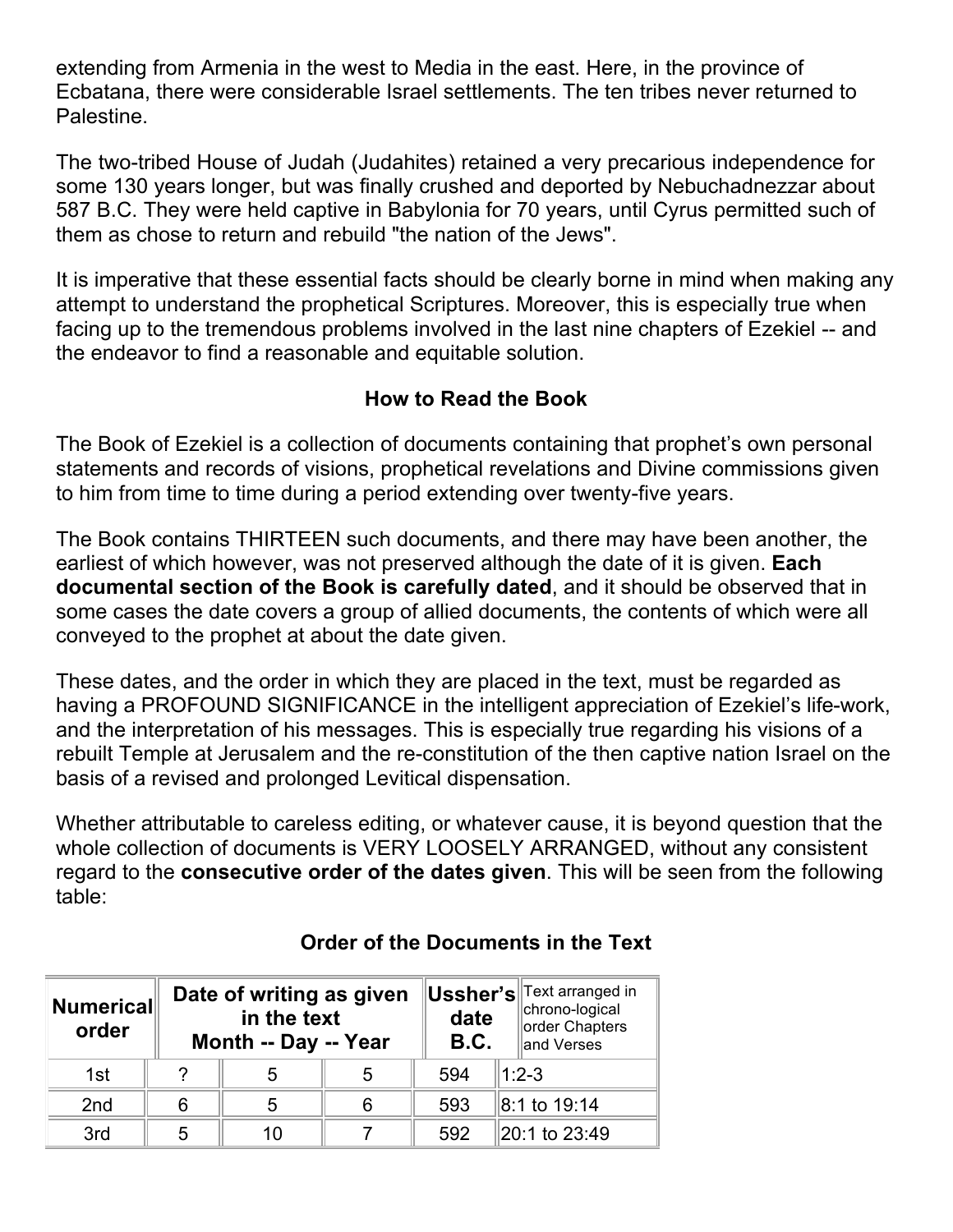| 4th              | 10 | 10 | 9  | 590 | 24:1 to 25:17 29: |  |
|------------------|----|----|----|-----|-------------------|--|
| 5th              | 10 | 12 | 10 | 589 | $1 - 16$          |  |
| 6th              | ?  |    | 11 | 588 | 26:1 to 28:26 30: |  |
| 7th              | 1  | 7  | 11 | 588 | 20-26             |  |
| 8th              | 3  |    | 11 | 588 | 31:1-18           |  |
| 9th              | ?  | 15 | 12 | 587 | 32:17 to 33:20    |  |
| 10th             | 12 |    | 12 | 587 | 32:1-16           |  |
| 11th             | 10 | 5  | 12 | 587 | 33:21 to 39:29    |  |
| 12 <sub>th</sub> | 10 | 4  | 25 | 574 | 40:1 to 48:35 29: |  |
| 13th             |    |    | 27 | 572 | 17 to 30:19       |  |
| 14th             | 4  | 5  | 30 | 569 | 1:1-2 to 7:27     |  |

The kind of document with which we have to deal is described in chapter 2, verses 9 and 10, and chapter 3, verse 1:

"Behold, an hand was sent unto me; and, lo, A ROLL OF A BOOK was therein; and he spread it before me; and it was written within and without."

"Moreover he said unto me, Son of man, eat that thou findest; eat this roll."

This roll consisted of a length of parchment, written in columns on both sides, attached to rollers, the turning of which would unfold the part desired to be read, or enable the whole to be closely rolled up, or, if necessary, sealed for security. Revelation 5:1 shows such a book:

"I saw in the right hand of him that sat on the throne a book written within and on the backside, sealed with seven seals."

When a number of such documents had been collected a receptacle had to be used to keep them all together; each roll with its tag or docket appended to indicate its contents and its position in the collection. In such a receptacle they could NOT, of course, be placed in ORDERED ARRAY like volumes on a bookshelf, and it is easy to see how some scribe -- probably impeccably devout and learned, but indifferent as to exactitude of order -- arranged them loosely when transcribing them into the earliest volume form: hence the rather confused positions of the dated documents.

All the dates given in the text -- except that in chapter I, verses 2 and 3 -- were affixed by Ezekiel himself, writing in the first person. That one exception was added "editorially" by some unknown hand, writing in the third person, and was probably an explanatory docket note affixed to the collection of documents. But, unfortunately, this was later incorporated into the text without anything to mark it as a parenthetical note -- with very misleading results, for it seems to confuse or even, on the face of it, contradict the date of the first placed documental set dated in chapter 1, verse 1, "the thirtieth year".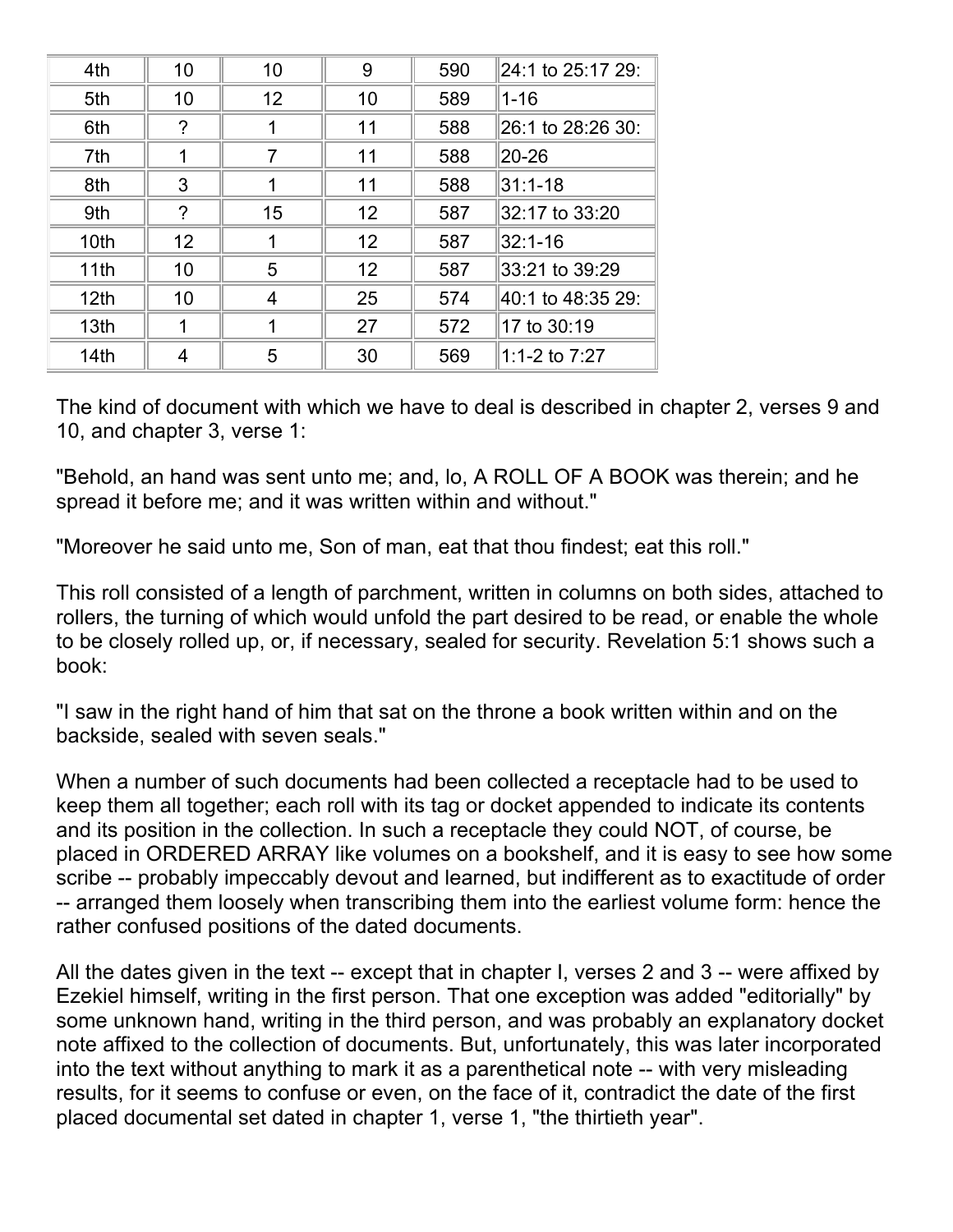The system of dating all through is from the first year of the captivity of King Jehoiachin, 599 B.C. (2 Kings 24: 15). That captivity was endured in degradation for thirty-seven years, but was afterwards much alleviated (2 Kings 25:27-30). Ezekiel's visions and revelations covered in all some twenty-five years of this period (ch. 1:1-3).

It is stated in the editorial note of chapter I, verses 2 and 3 "that Ezekiel received his first prophetical communication in the fifth year of king Jehoiachin's captivity", but of this no record has been preserved, though the date should be carefully noted as indicating the datal method of the Book.

Chapters 1 to 7 inclusive are dated in chapter 1, verse 1, as containing visions, etc., given "in the thirtieth year".

A somewhat similar expression occurs in chapter 40, verse 1, "the five and twentieth year", but with the notable addition "of our captivity" (i.e., the captivity of those who were carried away with Jehoiachin) and this, of course, is implied in chapter 1, verse 1, where we should read "the thirtieth year (of our, or of Jehoiachin's, captivity)"; and so on throughout the Book, thus making this important system of dates both simple and harmonious.

For the clearing up of the difficulties of this Book too much attention cannot be given to this system of the dating of the prophet's messages.

Actually, the earliest dated set of Ezekiel's extant prophecies is that given in chapters 8-19 ("in the sixth year", etc.), and the subsequent sets go on in rather interrupted sequence up to those given in chapters 32-39, dated "the twelfth year". Then occurs a long interval of silence lasting thirteen years, after which the Temple series of visions, etc., is given in the set dated "the five and twentieth year of our captivity", chapters 40-48.

So actually the last dated set of prophecies and visions is that which is placed at the beginning of the Book, chapters 1 to 7, which bears in chapter 1, verse 1, the very latest date of all, "the thirtieth year" -- that is to say, five years AFTER those in chapters 40-48.

As a result, it cannot be too emphatically stressed that THE CLOSING CHAPTERS OF THE BOOK ANTEDATE THE OPENING CHAPTERS BY FIVE YEARS! This, indeed, is the **KEY** to the puzzle of the last nine chapters with their seemingly complete negation of some chief Christian fundamentals -- and it opens the way to a reasonable, consistent and wonderfully illuminating interpretation of one of the most difficult parts of this great Book.

The Book should be read in its proper historical sequence -- beginning with chapter 8, and continued as a succession of sets of visions and prophecies on to the end of chapter 39 - when we have reached what is really the LATEST forecast given by Ezekiel of future events.

The remaining two sets, those beginning and ending the Book, should be read as having special and particular relationships to each other, and THE FIRST AS SUPPLEMENTARY TO THE LAST! This is not only justified but actually required, both by the subject matter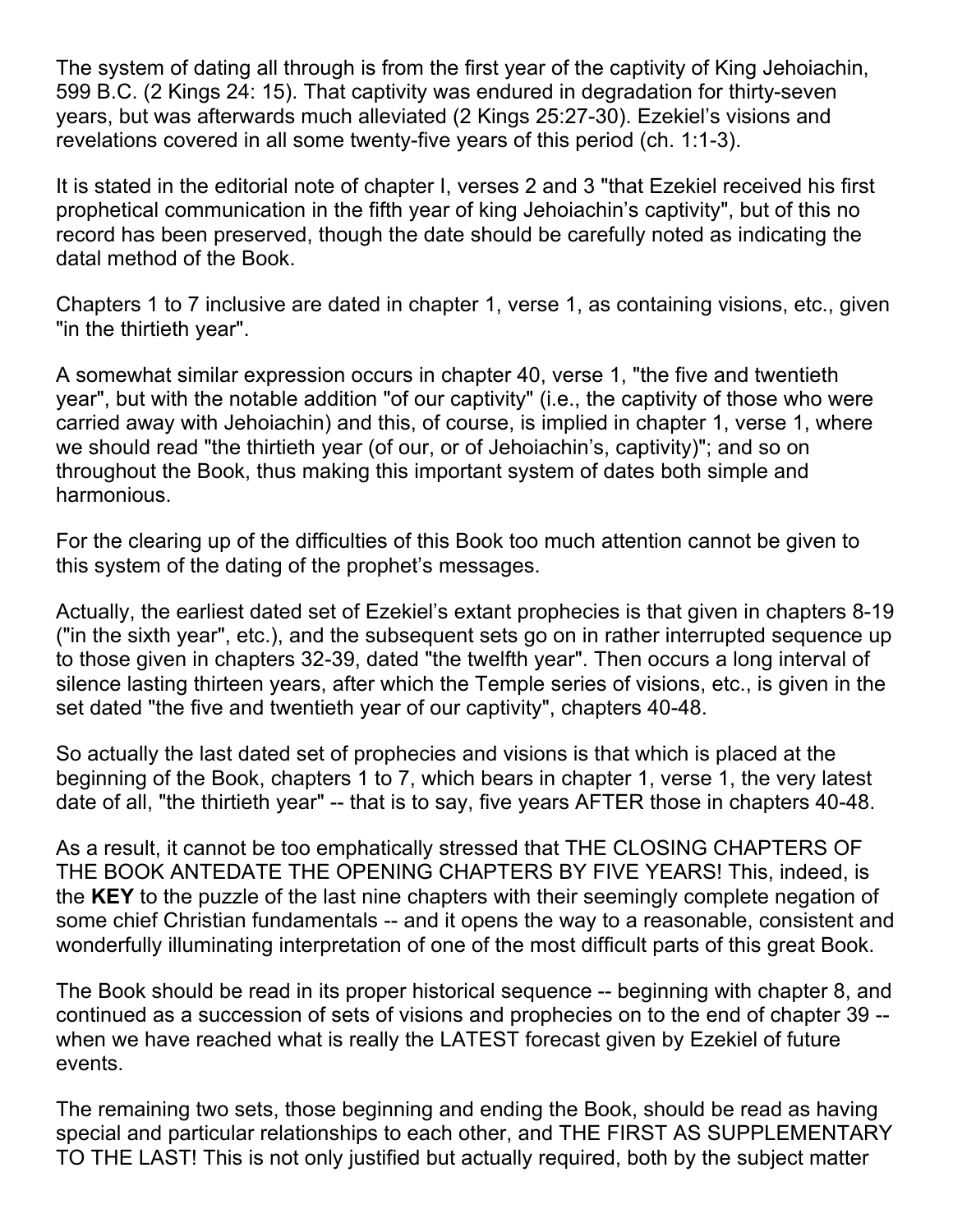and the datings. The set placed last in the Book contains the terms of a **provisional constitution** which Ezekiel was commanded to convey personally to the exiled tribes of Israel as an authoritative Divine offer of conditional national restoration. The set placed first in the Book, but dated five years later than the last, contains Ezekiel's great commission set forth in detail, and indicates how the prophet would faithfully discharge it at terrible cost of suffering and ignominy at the hands of the defiantly apostate House of Israel.

#### **The Historic Identities**

The Book deals with both houses, Israel and Judah, separately as well as in common, contemporaneously as well as prophetically -- right up to the time of YEHOVAH God's return and reign as King of kings. The "house of Israel," wherever mentioned as such, is to be taken literally as meaning that house and nothing else; represented there by the Israel settlements in the province of Ecbatana in Media. They were within easy reach of Ezekiel, who lived among the earlier exiles of Judah within the north-eastern borders of Babylonia. He visited them (chs. 2 and 3) and was visited by their deputations (chs. 14 and 20) -- and he prophesied many things concerning them and their chequered but wonderful future.

It would appear that, before allowing the judgment of dispersion to fall on the House of Israel, YEHOVAH God had graciously determined to give them A LAST OPPORTUNITY for repentance and restoration -- and of this purpose He made Ezekiel the missionary ambassador. This final approach of Divine grace to the apostate nation, and their failure to embrace His mercy, stand for ever in this Book as the justification before men of YEHOVAH's determinate counsel and foreknowledge expressed in the many other prophecies relating to Israel's long course of regenerative correction and discipline.

The Divine care and foresight would not allow the prophet to go on such a dangerous expedition and present himself among the rebellious people empty-handed and without credentials. He was therefore furnished with tangible evidences of the validity of his mission in the form of a written scheme, Divinely dictated, of national restoration and reconstruction. This included elaborate and exactly drawn plans for a new Temple, with all its appointed ritual and priestly service -- all of which should come into operation in their own land, but all made definitely CONTINGENT on both houses REPENTING and seeking YEHOVAH's favor.

This was to be an INTERIM CONSTITUTION, etc., designed conditionally to fill up the period between the proffered restoration and the end of the legal dispensation and the coming of the Messiah and YEHOVAH God in "the fullness of time" then, of course, passing or merging into the **better Messianic or Christian era**.

This conditional, INTERIM CONSTITUTION provided for the re-division of the land formerly held, but with somewhat extended borders, in a new manner, among representatives of all the tribes: for a ruling family, not, however, of David's line; for a rebuilt Temple on an entirely new plan; for a reformed ecclesiastical establishment; for a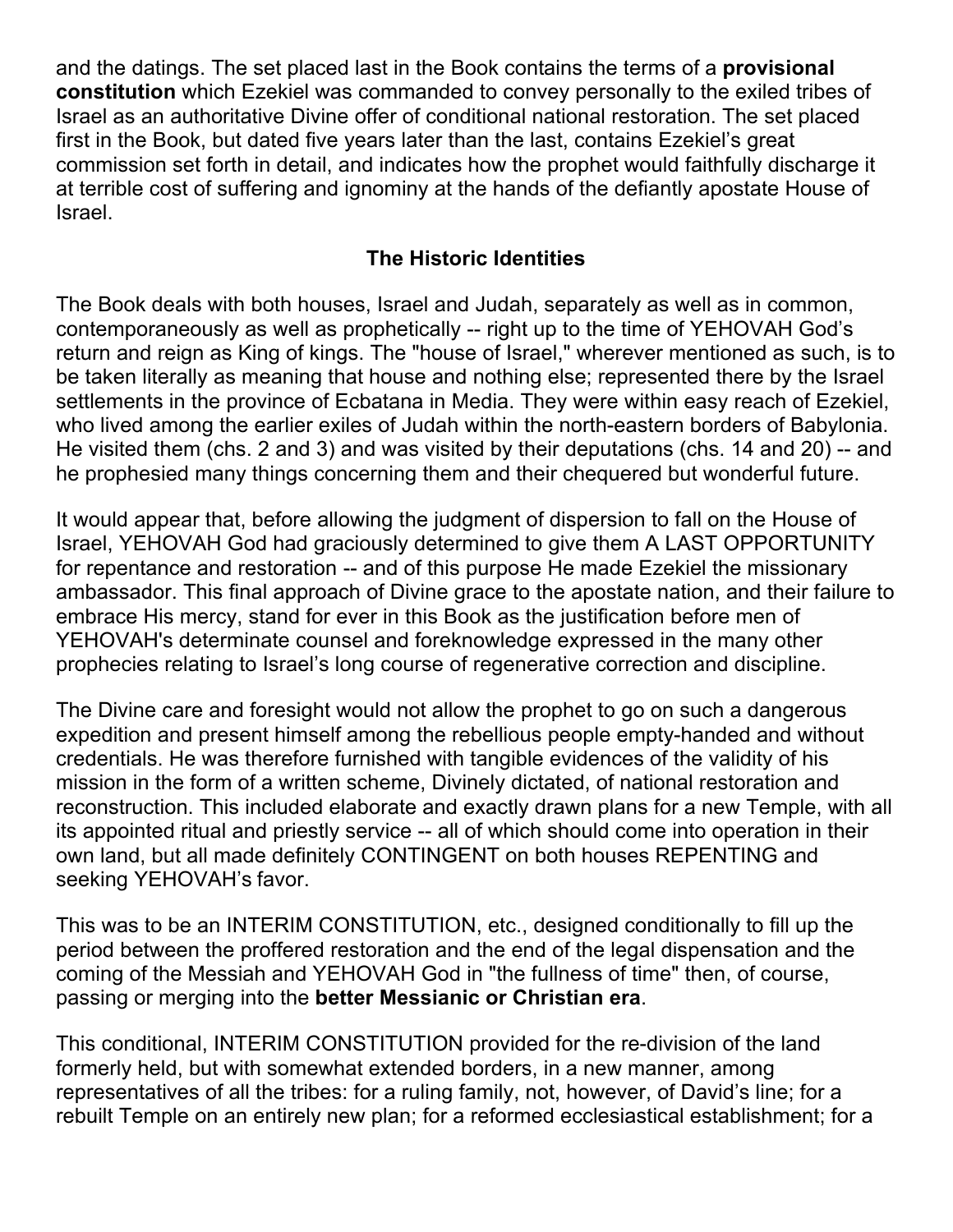sacrificial priesthood, Levitical and Aaronic, confined to the sons of Zadok, and for a subordinate Levitical ministry.

All this, worked out in closest detail, was shown to Ezekiel in vision, and in drawn plans handed to him to take with him on his embassy to the House of Israel (ch. 43:10, 11). And this was LONG AFTER the earlier dated sets of prophecies had been given, at a period commencing five years before YEHOVAH God at last gave him his great commission to go to Israel and seek to bring them to repentance (chs. 1-7) -- and with specific commands to show them these plans, and offer them for their study, with a view to shaming them to correct their ways and return to their obedience to YEHOVAH God (ch. 43: 10, 11).

"Thou son of man, shew THE HOUSE [the Temple] to the house of Israel, that they may be ashamed of their iniquities: and let them measure the pattern. And if they be ashamed of all that they have done, shew them the form of THE HOUSE [the Temple], and the fashion thereof and the goings out thereof, and the comings in thereof, and all the forms thereof, and all the ordinances thereof, and all the laws thereof: and write it in their sight, that they may keep the whole form thereof, and all the ordinances thereof, and do them."

This commission was first of all to the Israel settlements of the Median captivity then in Ecbatana (chs. 2, 3); and he was to discharge it at all costs and whatever risk (ch. 2). When he went he carried with him this **documentary evidence** of YEHOVAH's willingness to forgive and restore.

Therefore, in fact, THE LAST NINE CHAPTERS OF THE BOOK ARE NOT MILLENNIAL, and so do NOT contradict the Gospel of Yeshua the Messiah! They are the record of a Divine scheme of renewal -- tentatively offered for the free choice or rejection of Israel - but made WHOLLY DEPENDENT on the *subjection of their will and the change of their heart towards YEHOVAH God* -- which, however, was unhappily not realized. Therefore, since the imperative conditions **were not met**, *the offer lapsed*, the scheme became inoperative, and Israel's dispersion inevitably had to be inflicted.

But so interesting and important a document could not be allowed to be lost or destroyed. It had to be preserved as a witness to YEHOVAH's righteous and pitiful dealings with His unworthy people. Accordingly it was duly dated and retained among the other documents left by Ezekiel, and when they were afterwards put into volume form it was relegated to a place at the end of the Book AS AN APPENDIX. But -- since it bears no outward description as an appendix, and was placed in a position immediately following upon chapters which foretell the final tribulation period and its ending at the "Presence" of the LORD -- it has unfortunately been commonly but *wrongly assumed* to foretell a continuation of the historical developments of those chapters and to be therefore Millennial -- which it MOST CERTAINLY IS NOT!

"Will Ezekiel's Temple ever be built," asks Jory Steven Brook, "with or without Old Covenant blood sacrifices? A comparison of Ezekiel's temple in Ezekiel chapters 40-48 with the New Jerusalem edifice in Revelation chapters 21-22, shows that they are NOT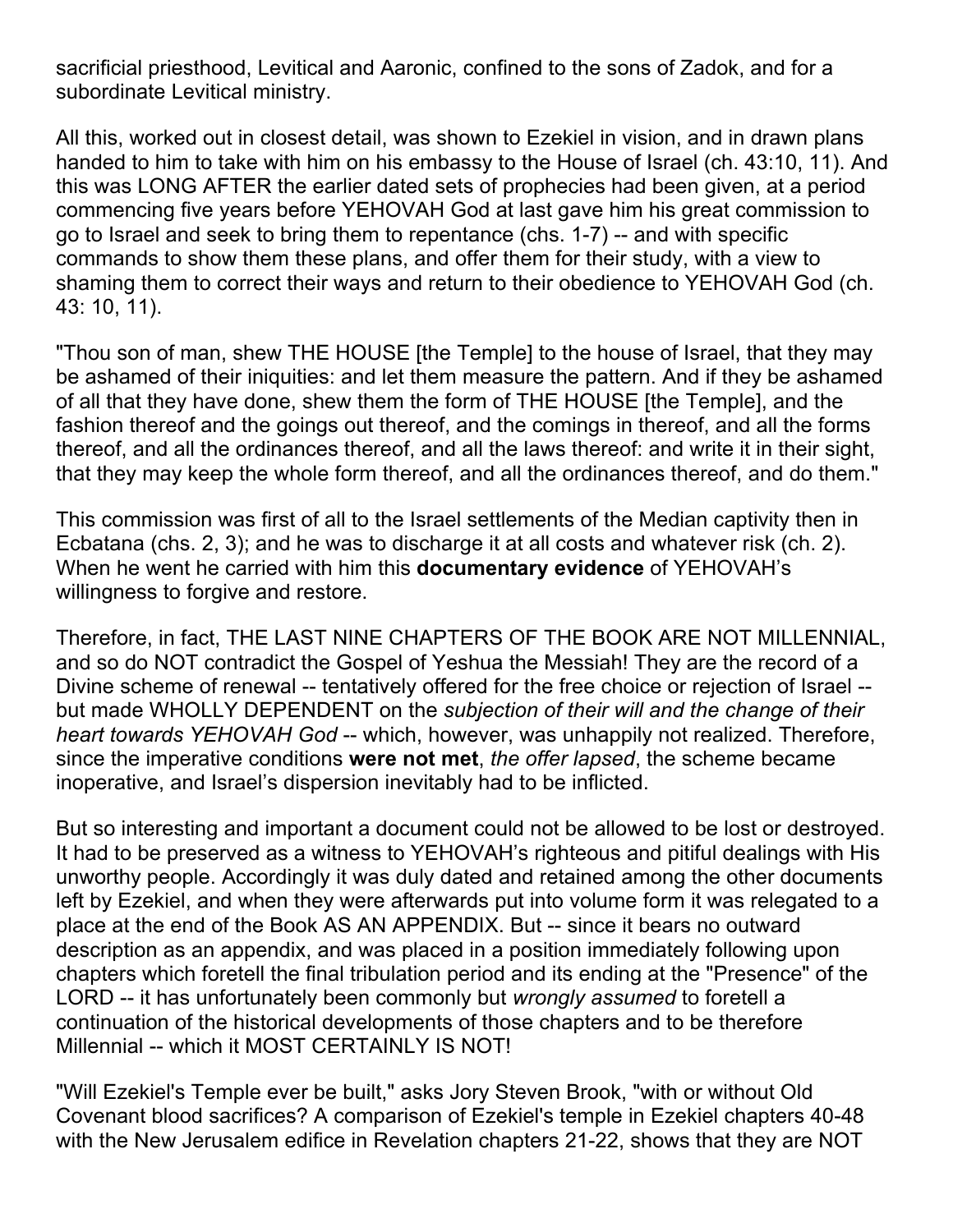THE SAME. A few of the differences include: No temple (Rev. 21:22) vrs. Ezekiel's temple; gates unlocked (Rev. 21:25) vrs. gates locked six days (Ezk. 46:1); no more death/sacrifices (Rev. 21:4) vrs. continuing sacrifices in Ezekiel's temple; tree of life in a plaza or square is central (Rev. 22:2) vrs. Temple sanctuary is central (Ezk. 48:10); 12 gates (Rev. 21:12-13) vrs. 2 gates (east and west, Ezk. 40); the size, dimensions, priesthood, and many other things **are quite different**. It is clear that Ezekiel's temple IS NOT FOUND IN THE BOOK OF REVELATION. Yet Dispensationalists ignore all of this and more, because they are desperate for something, anything, that can be used to argue for the continuation of Jewish sacrifices in the coming age. Under the New Covenant, however, Christians are that sacred temple (1 Cor. 3:17)" (*Ezekiel's Temple and Sacrifices: When???*).

It cannot be Millennial since it involves a complete abrogation of the New Testament teaching of the sole efficacy of the Messiah's finished Sacrifice -- the One Atonement, perfect, and all-sufficient for all men -- besides the negation of his consecration to an everlasting Priesthood after the order of Melchisedek (Heb. 7-28) and a reversion to the never-ending offering of the blood of animals to take away sin!

Only by a recognition of the fact that **the prophetical value of the Book closes at the end of chapter 39**, and that the following chapters are NOT Millennial, and have now *no prophetical message whatever* -- but are merely a witnessing appendix relating to a past contingency which passed historically without fruition -- can we reconcile the otherwise obvious contradictions between the last nine chapters of this Book and the New Testament -- more especially Paul's Epistle to the Hebrews.

Merely to glance at the provisions laid down in the last nine chapters regarding the Congregation, the Priesthood, the Sacrifices, the Government and the Land, and to make comparison between them and what is elsewhere revealed as the gospel fundamentals, will be sufficient to establish the foregoing contentions:

#### **The Congregation**

Circumcision is the ESSENTIAL -- even strangers must be circumcised in the "flesh" (see chap. 44:6-9).

"No stranger, uncircumcised in heart, nor uncircumcised in flesh, shall enter into My sanctuary." Pretty definite! But Paul teaches in Galatians 5, verse 2: "If ye be circumcised, Christ shall profit you nothing."

Again, in verse: "Every man that is circumcised...is a debtor to do the whole law." Which according to verse 4 makes the Messiah "of no effect".

Also, in Galatians 6, verse 15, we read: "In Christ Jesus neither circumcision availeth any thing, nor uncircumcision, but **a new creature**."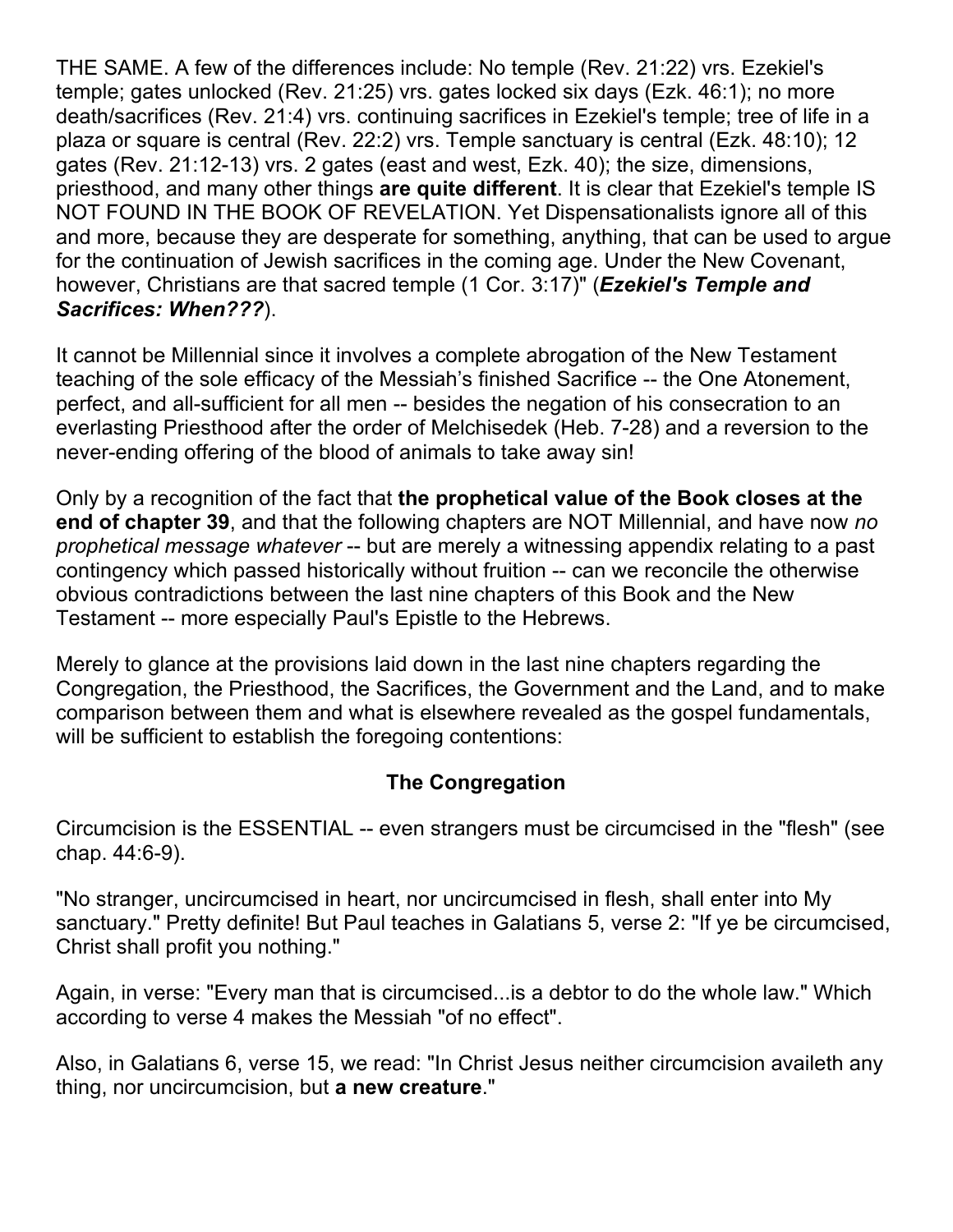Therefore, if these last nine chapters of Ezekiel are Millennial, the rite of circumcision will be imperative, though the restoration of circumcision will render the Messiah ineffective as Savior.

#### **The Priesthood**

This is both Levitical and Aaronic; for service and for sacrifice. The subordinate order of Levites were ministers (? attendants) in the Sanctuary, to discharge the lesser offices, but not to offer sacrifices (ch. 44:10-15):

"The Levites...shall be ministers in My sanctuary, having charge at the gates of the house, they shall slay the burnt offering and the sacrifice for the people...they shall not come near unto Me, to do the office of a priest unto Me...but I will make them keepers of the charge of the house."

Those of higher office, the priests, were to be also from among the sons of Levi, but entirely of the sons of Zadok (ch. 40: 46). Zadok was High Priest in David's time, eleventh in descent from Aaron:

"...the priests, the keepers of the charge of the altar: these are the sons of Zadok among the sons of Levi, which come near to the Lord to minister unto Him."

Their ministry was to be that of a sacrificing priesthood, making offerings at the altar continually, both for the people and for themselves (ch. 44:11

**Verse 11**, "they [the Levites] shall slay the burnt offering and the sacrifice for the people."

**Verse 15**, "But the priests...the sons of Zadok shall stand before Me to offer unto Me the fat and the blood, saith the Lord God."

**Verse 27**, "in the day that he [the priest] goeth...to minister in the sanctuary, he shall offer his sin offering, saith the Lord God."

See also chapter 43, verse 18 to end.

If this is a prophecy of the Millennial Age IT MAKES VOID THE SOLE PRIESTHOOD OF THE MESSIAH (Heb. 5), and foretells the resumption of an earthly priesthood and an endless succession of blood sacrifices for all manner of purposes and occasions, to effect what the Messiah as High Priest offering himself must therefore have *failed to effect*.

Further, these priestly ministrations at the altar, with continual offerings of animal sacrifices, were "to make reconciliation" for the people (ch. 45, verses 15 and 17) whereas we read, in Hebrews 2, verse 17, that it is the Messiah who is the "merciful and faithful high priest in things pertaining to God, to make reconciliation for the sins of the people".

*If this is true, why in the Millennial Age should the Priesthood of Zadok be revived, unless it could do what the Messiah must therefore have failed to do?*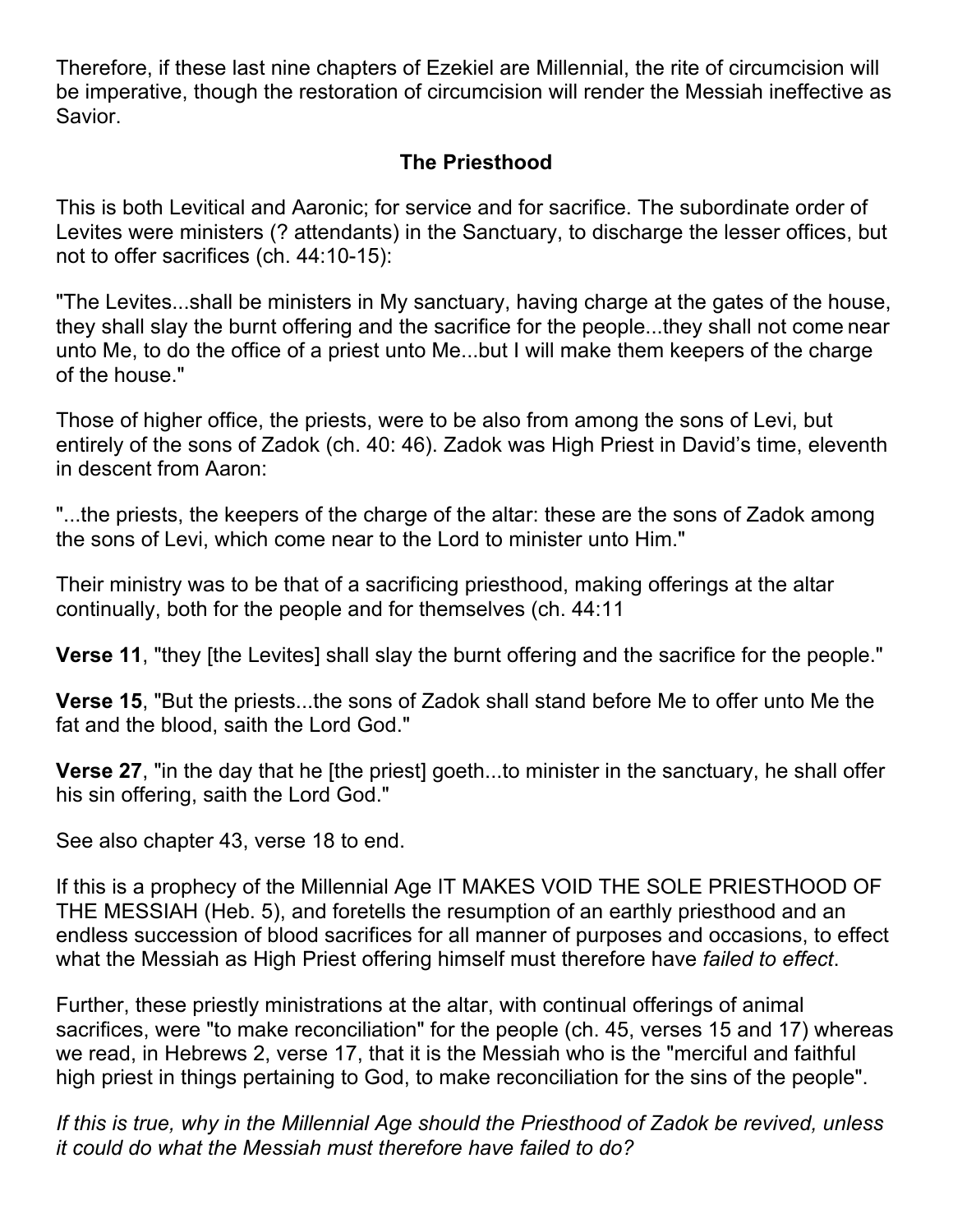Moreover, we read in 2 Corinthians 5, verses 18 and 19 that YEHOVAH God "hath reconciled us to Himself by Jesus Christ, and hath given to us the ministry of reconciliation; to wit, that God was in Christ, reconciling the world unto Himself...and hath committed unto us the word of reconciliation."

If there is to be indeed a restored Levitical Aaronic-Zadok priesthood in the Millennium - to set flowing again constant streams of animal blood for the reconciliation of man with YEHOVAH God -- what becomes of the ministry and word of reconciliation once committed to the Apostolic Ministry? Can anything be more certain than that the Temple prophecy of Ezekiel RELATES SOLELY TO THE LAPSED POSSIBILITIES OF PRE-CHRISTIAN TIMES? In this connection study Hebrews 7 for the passing of the Levitical-Aaronic priesthood when the Messiah entered effectively upon his Melchizedek Priesthood.

#### **The Sacrifices**

They were to be burnt offerings, sin offerings, meat offerings, trespass offerings and peace offerings. Read the full list and mark the details of the ordinances in chapters 40: 39; 42: 13; 43: 18 to end; 44: 27-29; 45:17 to end; 46. In the two latter chapters the sacrificial observances of Sabbaths and new moons, as well as the daily sacrifices, were to be resumed. If the Millennial Age is to be a period during which the worship of YEHOVAH God is to be compulsorily accompanied by the unceasing flow of animal blood -- it will be very **UNLIKE** the glorious time foretold by the prophet Isaiah (ch. 11:6-9):

"The wolf shall dwell with the lamb, and the leopard shall lie down with the kid; and the calf and the young lion and the fatling together; and a little child shall lead them. And the cow and the bear shall feed; their young ones shall lie down together: and the lion shall eat straw like the ox....they shall not hurt nor destroy in all My holy mountain: for the earth shall be full of the knowledge of the Lord, as the waters cover the sea."

Further, chapter 45:21 ordains the restoration of the Passover, to be observed with seven days' eating of unleavened bread, and sin offerings of bullocks, rams and kids.

Now, if this refers to Millennial times, was not Paul sadly mistaken when he declared in 1 Corinthians 5:7, that "Christ our Passover is sacrificed for us"?

If Paul was right, they are wrong who regard Ezekiel's restored Passover as Millennial. If the Messiah is indeed the very "Lamb of God who taketh away the sins of the world", if John truly envisioned him ascending the throne in heaven "a Lamb as it had been slain", then surely Ezekiel's vision related only to the possibilities of PRE-CHRISTIAN TIMES.

On this question of the resumption of blood sacrifices in the future, study Hebrews 10 - especially verses 1-14. In verses 5-9 the Messiah's time on this earth is expressly stated to have been in order that -- by the taking away of the legal sacrifices through the offering of his own body -- he might establish the will of YEHOVAH God, and so we are sanctified through the offering of the body of the Messiah "once for all" (v. 10).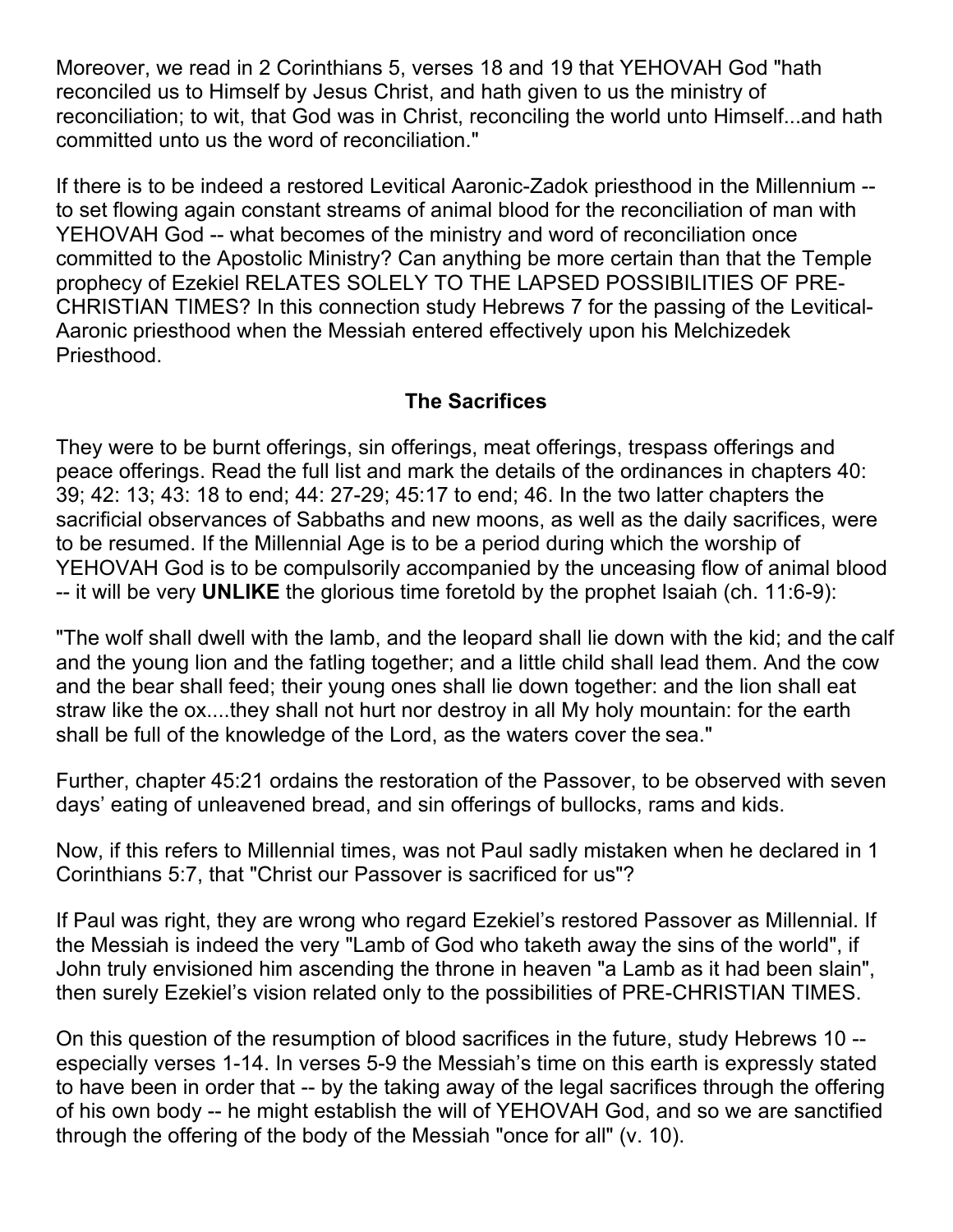Why should it be supposed to be necessary, by the restoration of sacrifices, to establish the will of YEHOVAH God in the Millennial era if that has already been done by the Messiah "**once for all**"?

Moreover, from Hebrews 10:16-18 we learn that since the New Covenant is now in operation there is no further need of sacrifices.

**Verse 18**, "there is no more offering for sin."

**Verse 14**, "By one offering He hath perfected for ever them that are sanctified."

So then the all-sufficient Sacrifice -- and the last ever to be offered -- was that of Golgotha! Is it conceivable that, in the better days to come, we shall RENOUNCE that blessed substance of final redemptive achievement for the renewal of **vain type and shadow**?

#### **The Government**

These last nine chapters of Ezekiel refer to an order of rulers of the restored Israel nation called "princes" -- a term often used in the Bible signifying rulers from among the people who are not necessarily royal or kingly. Frequent mention of "the prince", "my princes", etc., is made in chapters 44, 45, 46 and 47. The prince has sons, and must make provision for them out of his own resources ("possessions"). There is NOT A SINGLE REFERENCE in these chapters to their being of David's line. The title "king" is never once used and nothing can be more certain than that the term "prince" -- or the office it covers - - has here no Messianic significance. This is because not only has he sons and the obligation of providing for them, but as prince he has the further obligation of making such numerous offerings of animal sacrifices for Israel and for himself that a special tax of ½ per cent is to be levied on the people to provide these offerings (ch. 45:15-22). The not uncommon supposition that this prince is the Messiah in his Millennial reign is too far out in left field for any serious consideration.

Therefore, it may be concluded that in Ezekiel's day -- the House of David having passed over to another branch of the House of Israel as indicated in other prophecies (e.g. Ezek. 17, esp. vv. 22-24) -- provision was included in the INTERIM SCHEME of national restoration, committed to Ezekiel as ambassador to Israel, for a kind of hereditary presidency or princedom to fill up the interval until that dispensation expired.

#### **The Land**

Chapters 47 and 48 provide for a redistribution of the land formerly occupied by the tribes, but of a rather larger area -- though not at all approximating the vaster dimensions of that great territory lying between the Nile and the Euphrates promised to Abraham (Gen. 15:18). The vast territory promised to Abraham is certainly what we have to look for -- in its fullest sense -- in the Millennial era, when the Messiah will reign on the throne of his father David. No doubt the area prescribed for occupation in **the interim scheme given to Ezekiel** would have amply sufficed for the needs of the restored people in that day --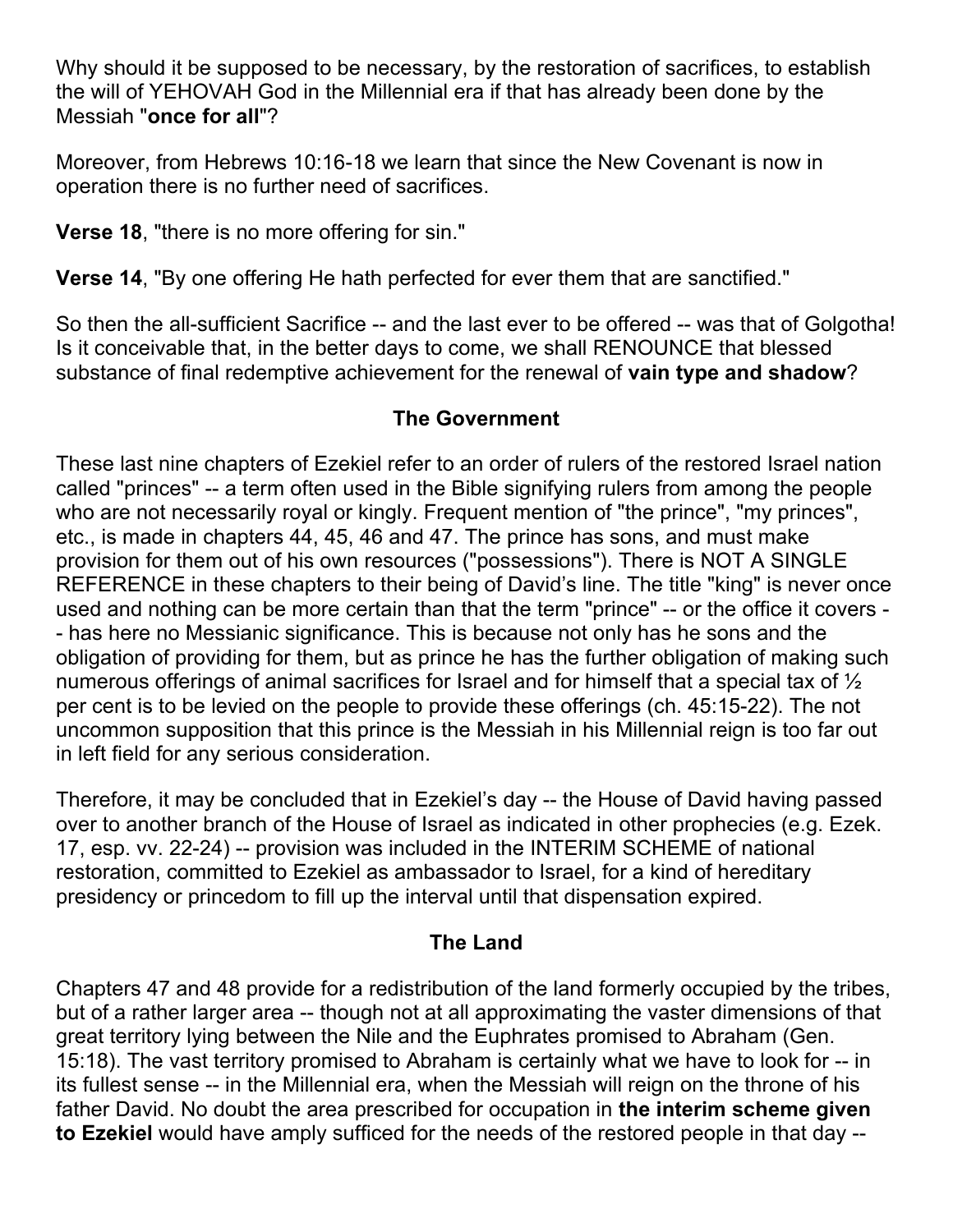and for a long time afterwards -- but can have NO REFERENCE to the period of the Messiah's reigning "over the house of Jacob for ever".

The supposition that Ezekiel may have foretold a Zionist reconstruction of Palestine and the building of a new Temple, and that at the present time we are witnessing the early processes of fulfillment, need scarcely command a moment's serious thought.

In the world today there are more than one billion adherents to Islam. To all of them Jerusalem, with its holy places and associations and chiefly the Mosque of Omar -- is their second most holy place. What terrible religious strife (and possibly war) would ensue if Zionist Jews, encouraged by mistaken Christians, were permitted to demolish the Mosque of Omar and build instead a Jewish Temple. Surely the whole idea of this rebuilding of the Temple and the re-establishment of its sacrificial ritual is a VAIN DREAM, evolved from undiscerning reading of the Book of Ezekiel leading to a MISTAKEN interpretation.

But the really sinister feature of this too popular misconception is its tremendous underlying danger of endeavoring to force a fulfillment of prophecy by political action - and there are powerful influences at work in this direction.

Even supposing it was feasible that a new Temple -- with all its accompaniments -- could be peacefully substituted for the Mosque of Omar and the faith for which it stands, what would the world, humanity or the cause of true Christianity gain by a great Jewish Temple and the reversion to its system of endless blood sacrifices?

Besides all these considerations lies one stubborn fact -- fatal to Zionist claims and aspirations and no less so to the dreams of many devout but mistaken Christian people. They think they see in present-day developments in the state of Israel the beginnings of the Millennial fulfillment of Ezekiel's prophecies culminating in the rebuilding of the Temple as the world center of the religion of the New Age. This stubborn fact is that Ezekiel's reconstituted nation was to INCLUDE ALL THE TWELVE TRIBES -- whereas the Jews are only "the remnant of Judah" (i.e., a mere fragment of one of the tribes only, with possibly a few of Benjamin and Levi). From whatever point of view it may be regarded, a Zionist rebuilding of the Temple, even if possible, would fail to meet the above requirements.

From all the foregoing it may safely be concluded that the LAST NINE CHAPTERS of Ezekiel are NOT to be regarded as a forecast of what is to be -- but only as a conditional outline of *WHAT MIGHT HAVE BEEN.*

Explains Jory Steven Brooks --

"Scholars believe that Ezekiel's temple and sacrifices will never actually be realized; it was an offer from heaven during the captivities of Israel and Judah (6th century, B.C.) of what God WOULD HAVE DONE for His people at that time if they had immediately repented and turned back to Him. God WOULD HAVE cut short their captivity, brought all of dispersed Israel and Judah back to Canaan, allowed the building of a wonderful and truly unique post-exile temple (unlike anything before or since), and all 12 tribes WOULD HAVE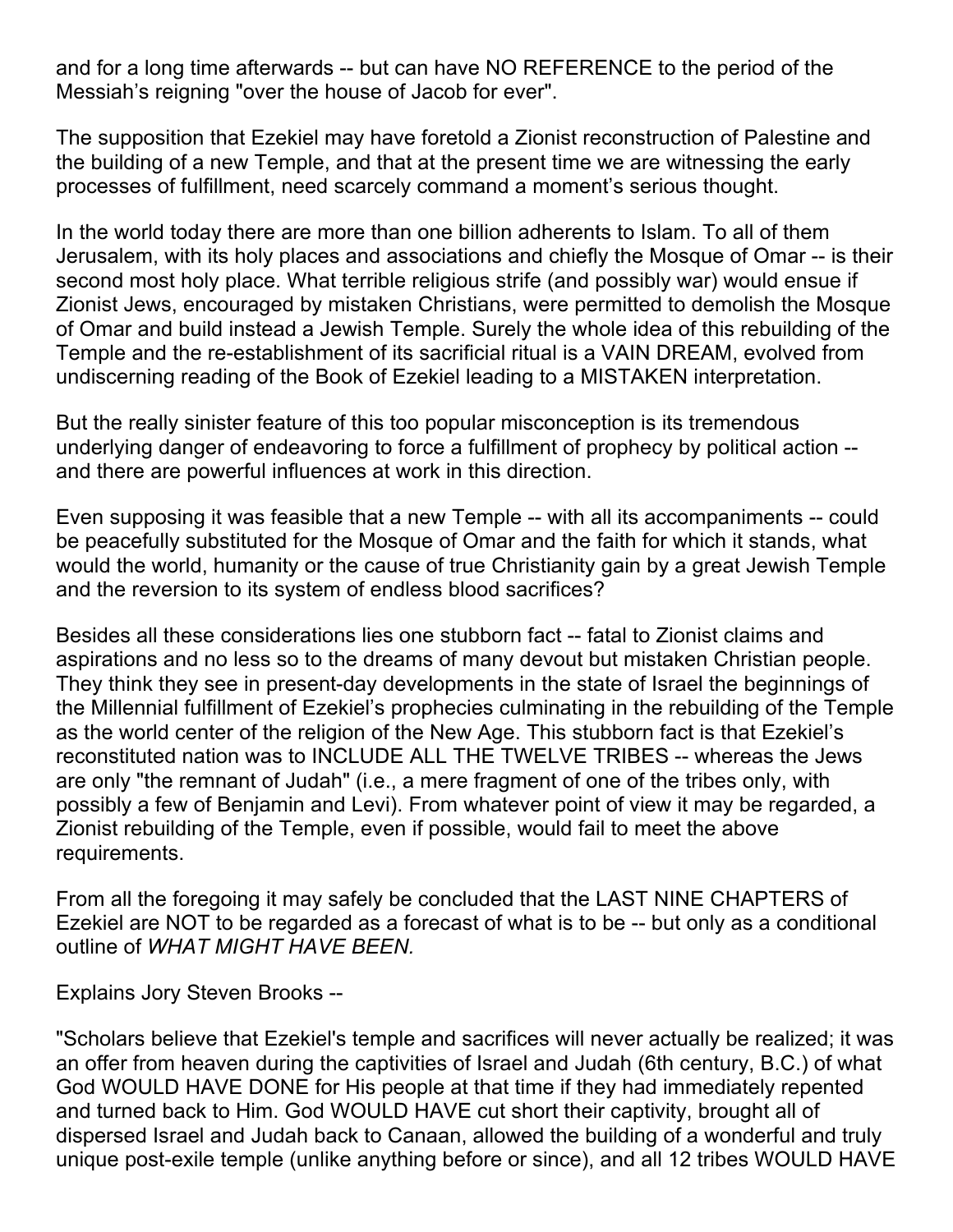been re-established in Canaan in newly redesignated tribal lands. But God's people DID NOT REPENT AND ACCEPT THE OFFER. It was refused! We read these wondrous chapters of Ezekiel today and ponder what COULD HAVE BEEN...." (*Ezekiel's Temple and Sacrifices: When???*).

While chapters 40 through 48 of Ezekiel do NOT refer to a Millennial Temple but to a Temple that MIGHT HAVE BEEN if the House of Israel had repented of their national sins and returned to YEHOVAH God after they were taken into Assyrian captivity, the FACT remains that there WILL BE a Temple in Jerusalem during the Millennium! This Temple -- WITHOUT the sacrificial system and ritual -- will be erected, AFTER the Messiah's appearance, to house the Shekinah Glory of YEHOVAH God and the throne of the Messiah.

This we find mentioned in Revelation 11:1-2 and in various places throughout the Old Testament -- notice!

"Sing, Jerusalem, and rejoice! For I HAVE COME TO LIVE AMONG YOU, says the LORD [YEHOVAH]. At that time [of the end] many nations will be converted to the LORD, and they too shall be My people; I WILL LIVE AMONG THEM ALL. Then you will know it was the LORD of Hosts [YEHOVAH] who sent me [Zechariah] to you....Be silent, all mankind before the LORD; FOR HE HAS COME TO EARTH FROM HEAVEN, FROM HIS HOLY HOME" (Zechariah 2:10-13).

So if YEHOVAH God is returning to Jerusalem at the beginning of the Millennium -- WHERE will He reside? "I am returning to Jerusalem with mercy; My house [Temple] shall be built in it,' says the LORD of hosts" (Zechariah 1:16). The Millennial Temple is to be built and engineered by YESHUA THE MESSIAH --

"Thus says the LORD of hosts, saying: Behold, the man whose name is the BRANCH! From his place he shall branch out, and he shall BUILD THE TEMPLE OF THE LORD [YEHOVAH]; yes, he shall BUILD THE TEMPLE OF THE LORD. He shall bear the glory, and shall sit and RULE ON HIS [the Messiah's] THRONE, so he shall be a PRIEST on his throne, and the counsel of peace shall be BETWEEN THEM BOTH [YEHOVAH God and the Messiah]" (Zechariah 6:12-13, NKJV).

Who is the "Branch" that Zechariah refers to here? In Jeremiah 23:5 we read the following:

"'Behold, the days are coming,' says the LORD, that I will raise to David a Branch of righteousness..."

This clearly a reference to the Messiah -- notice, now, what Isaiah says:

"There shall come forth a Rod from the stem of Jesse, and a BRANCH shall grow out of his roots. The spirit of the LORD shall rest upon him, the spirit of wisdom and understanding, the spirit of counsel and might, the spirit of knowledge and the fear of the LORD" (Isaiah 11:1-2)"